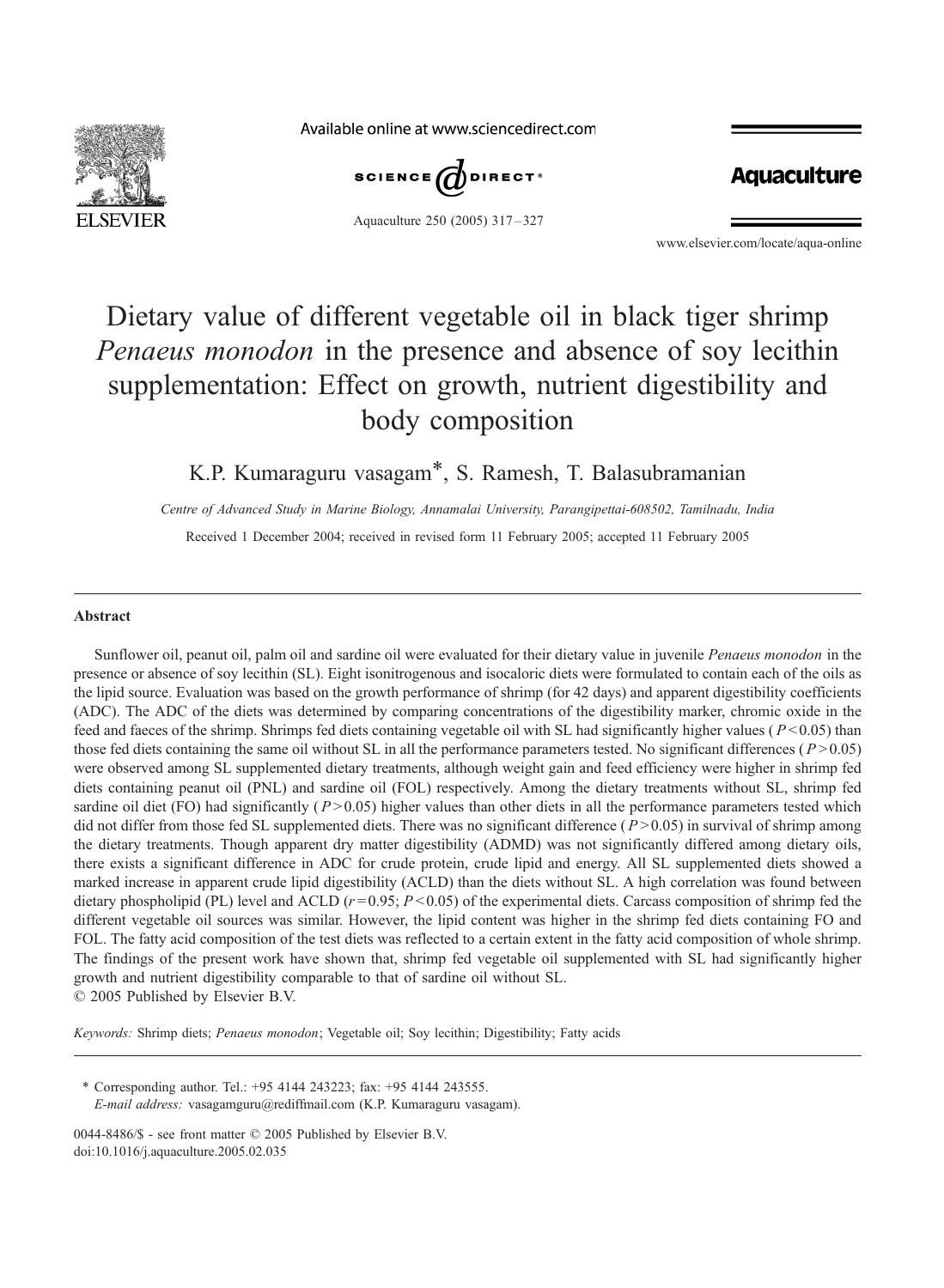# 1. Introduction

Crustaceans require dietary lipid as a source of essential fatty acids (EFA) and other lipid classes like phospholipids (PL), sterols and carotenoids. The unique aspect of lipid nutrition in penaeid shrimp is the requirement of EFA. Various researchers consider that there are four fatty acids that are essential for Penaeus monodon: linoleic (18:2n-6, LOA), linolenic (18:3n-3, LNA), eicosapentaenoic (20:5n-3, EPA), and docosahexaenoic (22:6n-3, DHA) acids with latter two n-3 highly unsaturated fatty acids (HUFA) being the most indispensable ([Catacutan, 1991;](#page-9-0) Merican and Shim, 1996; Glencross and Smith, 2001; Glencross et al., 2002).

[IFOMA \(2000\)](#page-9-0) estimated that, given continuation of the current rate of expansion of aquaculture, global demand for fish oil for aquafeeds will equal the total global supply of fish oil by circa 2009. Therefore, in order to sustain the rapid growth of global aquaculture industry, it is imperative for the aquafeed industry to evaluate alternatives to fish oil ([New and Wijkstrom, 2002; Tacon, 2002\)](#page-9-0). Studies on the use of vegetable oil like palm oil ([Ng et al.,](#page-9-0) 2000; Tortensen et al., 2000) and sunflower oil ([Hoffman and Prinsloo, 1995; Ng et al., 2003\)](#page-9-0) have shown encouraging results in fish diets compared to fish fed equivalent levels of fish oil. However in shrimp, studies comparing lipid sources have shown contradictory results. [Colvin \(1976\)](#page-9-0) observed that the nutritional value of sunflower oil, linseed oil, soybean oil and peanut oil were similar, although peanut oil gave the best performance in P. indicus. Vegetable oil high in linolenic acid promoted better growth of P. japonicus than those high in linoleic acid, while sardine and short-necked clam oil provided better growth and survival than any of the vegetable oils ([Guary et al., 1976\)](#page-9-0). Work done elsewhere in penaeid shrimp by [Kanazawa et al.](#page-9-0) (1977), [Catacutan \(1991\),](#page-9-0) and González-Félix and Perez-Velazquez (2002) found that fish oil rich in n-6 and n-3 HUFA proved more efficient in terms of growth than vegetable oils poor in these fatty acids. However in many studies, supplementing PL to the diet of shrimp showed increased growth regardless of the lipid source tested ([Kanazawa et al., 1985;](#page-9-0) Pascual, 1986; Coutteau et al., 1996; Gong et al., 2001; González-Félix and Perez-Velazquez, 2002).

[Kontara et al. \(1997\)](#page-9-0) proposed that PL may possibly improve the utilization efficacy of EFA supplied in the diet as neutral lipid, mostly triacylglycerol, and thus reduce the quantitative requirements for n-3 HUFA in shrimp diets. [Glencross \(1998\)](#page-9-0) demonstrated the digestibility enhancing potential of PL in P. monodon through both in vivo and in vitro experiments. [Meyers](#page-9-0) (1993) observed that PL also plays a functional role in improving the physical properties of manufactured feeds. Soybean lecithin has been widely used for dietary supplementation of PL in shrimp diet. Considering the diverse functional roles of PL and limited nutritive value of vegetable oil, the present investigation was designed to evaluate the dietary value of vegetable oil in the presence and absence of soy lecithin (SL) supplementation in juvenile P. monodon. Evaluation was made based on growth parameters, nutrient digestibility and final carcass composition including fatty acids.

## 2. Materials and methods

#### 2.1. Diet formulation

Eight isonitrogenous  $(37.6 \pm 0.27 \text{ g kg}^{-1} \text{ crude})$ protein) and isocaloric  $(18.74 \pm 0.02 \text{ MJ kg}^{-1} \text{ dry})$ matter) diets were formulated for each of the oils (sardine oil—FO; sunflower oil—SO; peanut oil— PN; palm oil—PO) or their blend with SL (sardine oil + SL—FOL; sunflower oil + SL—SOL; peanut oil + SL—PNL; palm oil + SL—POL) as the lipid source. The lipid sources were included at a uniform level of 7 g  $kg^{-1}$ . Composition of experimental diets and their lipid combinations are presented in [Table 1.](#page-2-0) All the ingredients except lipid sources were finely ground, sieved  $(100 \mu m)$ , mixed in a Hobart mixer and made into dough like consistency by adding water. The dough was steamed in an autoclave at  $100\degree C$  for 10 min. The cooled dough was hand mixed thoroughly after adding the lipid source and vitamin mix. The dough was pelletized through a 2 mm die and dried overnight at  $55^{\circ}$ C using a hot air oven. After drying, the pellets were stored at  $-5$  °C until used.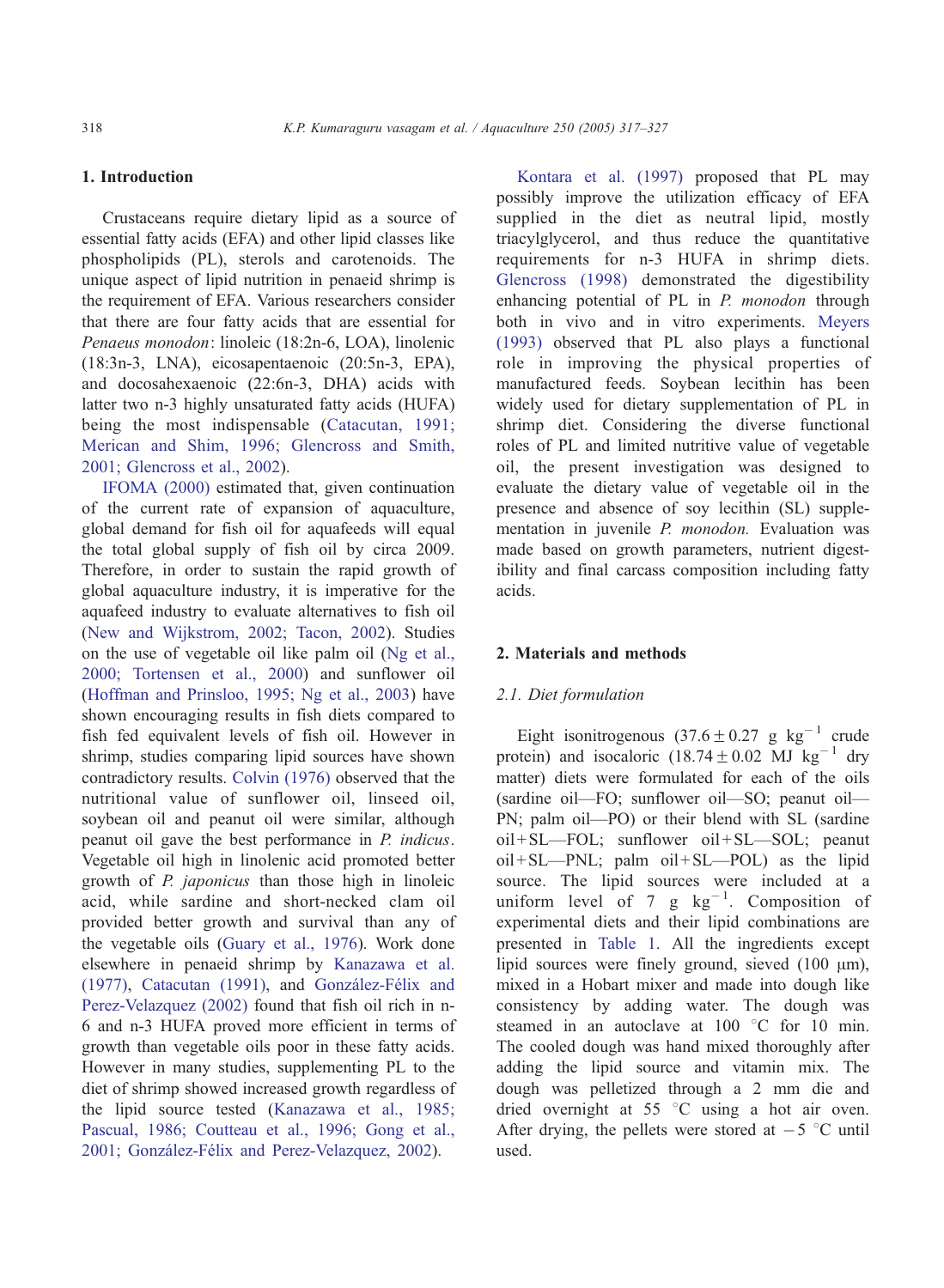| ingredient composition (g Rg                                    | and proximate composition of the test diets |       |       |                |            |            |            |       |  |  |
|-----------------------------------------------------------------|---------------------------------------------|-------|-------|----------------|------------|------------|------------|-------|--|--|
| Ingredients                                                     | FO.                                         | SO.   | PN    | P <sub>O</sub> | <b>FOL</b> | <b>SOL</b> | <b>PNL</b> | POL   |  |  |
| Common ingredients <sup>a</sup>                                 | 920                                         | 920   | 920   | 920            | 920        | 920        | 920        | 920   |  |  |
| Fish oil <sup>b</sup>                                           | 70                                          |       |       | -              | 50         |            |            |       |  |  |
| Soy lecithin <sup>c</sup>                                       |                                             |       |       |                | 20         | 20         | 20         | 20    |  |  |
| Coconut oil <sup>d</sup>                                        |                                             | 70    |       |                |            | 50         |            |       |  |  |
| Peanut oil <sup>d</sup>                                         |                                             |       | 70    |                |            |            | 50         |       |  |  |
| Palm oil <sup>d</sup>                                           |                                             |       |       | 70             |            |            |            | 50    |  |  |
| Chemical composition <sup>e</sup> (Percentage dry matter basis) |                                             |       |       |                |            |            |            |       |  |  |
| Dry matter                                                      | 91.55                                       | 91.32 | 91.48 | 91.75          | 91.77      | 91.05      | 91.85      | 91.65 |  |  |
| Crude protein                                                   | 37.44                                       | 37.55 | 37.95 | 37.86          | 37.65      | 37.12      | 37.45      | 37.75 |  |  |
| Crude lipid                                                     | 8.68                                        | 8.64  | 8.62  | 8.64           | 8.63       | 8.63       | 8.64       | 8.63  |  |  |
| Crude fibre                                                     | 4.40                                        | 4.38  | 4.41  | 4.39           | 4.38       | 4.39       | 4.35       | 4.32  |  |  |
| Ash                                                             | 13.63                                       | 13.85 | 13.86 | 13.65          | 13.69      | 13.78      | 13.90      | 13.85 |  |  |
| NFE <sup>f</sup>                                                | 35.83                                       | 35.62 | 35.08 | 35.5           | 35.68      | 36.01      | 35.70      | 35.48 |  |  |
| Phospholipid                                                    | 1.52                                        | 0.220 | 0.315 | 0.362          | 2.414      | 1.567      | 1.710      | 1.741 |  |  |
| Total cholesterol                                               | 0.857                                       | 0.782 | 0.816 | 0.882          | 0.842      | 0.746      | 0.793      | 0.835 |  |  |
| Gross energy (MJ/kg DM)                                         | 18.75                                       | 18.73 | 18.73 | 18.76          | 18.71      | 18.73      | 18.77      | 18.73 |  |  |

<span id="page-2-0"></span>Table 1 Ingredient composition (g kg  $^{-1}$ ) and proximate composition of the test diets

FO—sardine oil; SO—sunflower oil; PN—peanut oil; PO—palm oil; FOL—sardine oil + SL; SOL—sunflower oil + SL; PNL—peanut oil + SL; POL—palm oil + SL.

<sup>a</sup> All ingredients as g  $\text{kg}^{-1}$ , unless stated otherwise: fish meal (defatted), 252; squid meal, 50; shrimp meal, 40; soybean meal (defatted), 205; wheat flour, 285; CMC, 5; cholesterol, 5; spirulina, 5; di-calcium phosphate, 50; mould inhibitor, 3; vitamin mix, 10 (provided the following levels of nutrients—vitamin A acetate, 87,912 IU; cholecalciferol (D3), 2200 IU; tocopheryl acetate, (E), 550 IU; menadione, 22 mg; D—calcium pantothenate, 189 mg; pyridoxine HCl, 77.6 mg; riboflavin, 66 mg; niacin, 330 mg; folic acid, 22 mg; thiamin mononitrate, 73.9 mg; biotin, 2.2 mg; cyanocobalamin (B12), 0.1 mg; inositol, 220 mg; butylated hydroxytoluene, 22 mg) and mineral mix, 10 (provided the following levels of nutrients Cu, 2.8 mg; Fe, 39.1 mg; Zn, 107.3 mg; Mn, 41.1 mg; K, 1674 mg; I, 10 mg; Co, 0.5 mg; and Se, 0.4 mg).

b Body oil of sardine obtained from Coastal Aquatic Proteins, Mangalore, India.<br>
c Standard fluid soy lecithin (63% phospholipid), obtained from—Central Soya, Fort Wayne, Indiana, United States of America.<br>
d Food grade oi

 $f$  Nitrogen free extract calculated by difference.

#### 2.2. Growth trial

Growth trials were performed in triplicate for 42 days in substrate free, circular plastic troughs (100-l capacity) provided with continuous aeration. Juvenile *P. monodon*  $(1.34 \pm 0.07 \text{ g})$  were randomly stocked in each aquarium at a rate of eight-shrimp/ trough. Previously, hatchery produced (Best India shrimp hatchery, Marakkanam, Chennai, India) post larvae were grown in concrete tanks with a commercial shrimp feed (Waterbase Private Limited, India) labeled to have 35% crude protein. Filtered seawater was used with a daily water exchange of 80%. Temperature was maintained at  $28 \pm 2$  °C. Photo exposure was provided as alternating 12 h light and dark periods. Salinity, pH, dissolvedoxygen and ammonia–nitrogen concentrations in the water were measured once a week following the method of [Strickland and Parsons \(1972\).](#page-9-0) Shrimp were fed three times per day, at approximately 09:00, 15:00 and 19:00 hours following a fixed feeding regime which was adjusted every week based on the growth and observed mortalities. One hour after feeding uneaten feed was siphoned from the bottom of tank and sieved to segregate the uneaten feed from faeces. Collected feed was gently rinsed with distilled water to eliminate excess salts and dried in a hot air oven to calculate feed intake. At the end of the growth trial, mean weight gain and survival for each dietary treatment were determined. Based on the feed input and comparative carcass analyses, feed efficiency (FE = wet weight gain  $\times$  100/dry weight feed offered), protein efficiency ratio (PER=wet weight gain  $\times$  100/dry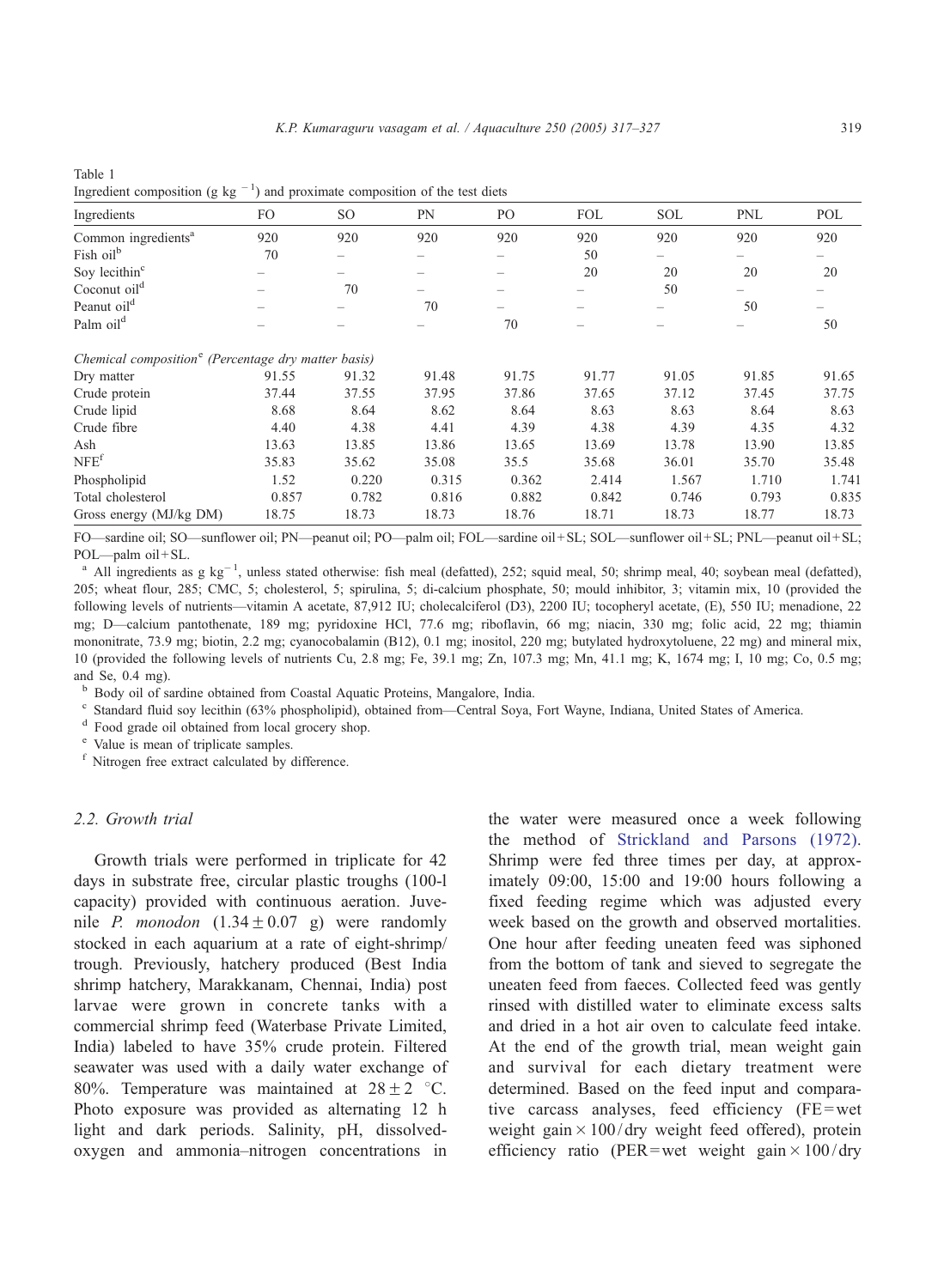weight protein offered), energy retention efficiency  $(ERE = 100 \times energy$  deposited/energy consumed) and daily growth rate  $(DGR = wet weight gain /$ experimental days  $\times$  100) were evaluated. Finally all shrimp were chill-killed and stored frozen at  $-20$ <sup>°</sup>C for subsequent determination of whole body composition. Earlier samples of shrimp from the initial population were collected and stored frozen for the conduct of a similar evaluation.

# 2.3. Digestibility trial

The apparent digestibility coefficients (ADC) of dry matter, nutrients (protein and lipid) and energy in feeds were measured in vivo using chromic oxide  $(Cr_2O_3)$  an inert marker. Feed formulations were the same as for the growth trial except the addition of  $Cr_2O_3$  (5 g kg<sup>-1</sup>) at the expense of wheat flour. The feeds were prepared following the regrinding and re-extruding technique proposed by [Smith and Tabrett \(2004\).](#page-9-0) Initially the feed dough was pelletized and air dried. Subsequently dried pellets were reground and pelletized again as explained in Section 2.1. Juvenile P. monodon  $(3.25 \pm 0.7 \text{ g})$  grown in concrete tanks were randomly stocked in 27 circular plastic troughs (100 l). Each trough housed 6 shrimp with three replicate troughs per treatment. Shrimp were acclimated to the digestibility trough for one week before the initiation of trial and adapted to consume each experimental diet containing  $Cr_2O_3$ . Shrimp were fed four rations per day (05:00, 11:00, 17:00 and 23:00 hours) and allowed to feed 45 min after each feeding. The uneaten feed including a few faecal strands were siphoned from the bottom of the tanks after feeding time and discarded. Thereafter, the faecal matter was collected twice from the tank bottom before the next feeding (3 h after earlier feeding and 0.5 h before next feeding) for 20 days. The collected faeces was gently rinsed with distilled water to remove excess salt and dried in a hot air oven at  $55^{\circ}$ C. The dried faecal material from each tank was pooled and stored frozen at  $-20$  °C for analysis. The ADC of dry matter, nutrients and energy were determined according to [Smith and Tabrett \(2004\)](#page-9-0) by following the equation: Digestibility %=100 - (100 × % Cr<sub>2</sub>O<sub>3</sub> in diet/%  $Cr_2O_3$  in faeces  $\times$ % nutrient in faeces/% nutrient in diet).

### 2.4. Biochemical analysis

Experimental feed and faecal samples were finely ground, sieved before analysis. Dry matter was calculated by gravimetric analysis following oven drying at  $100$  °C for 24 h. Ash content was determined gravimetrically by burning in Muffle furnace at 550  $\degree$ C for 6 h. Standard methods of [AOAC \(1990\)](#page-8-0) was followed for estimation of crude protein content (AOAC 955.04). Crude fibre was analysed according to [Van Soest et al. \(1991\).](#page-10-0) Estimation of crude lipid, total cholesterol and total PL were carried out following the methods of [Folch](#page-9-0) et al. (1957), Zlatkis et al. (1953) and [Rouser \(1970\),](#page-9-0) respectively. Gross energy (GE) was determined with an adiabatic bomb calorimeter (Parr Model 124), using benzoic acid as standard. Fatty acids were saponified and methylated using 2% NaOH in methanol,  $14\%$  BF<sub>3</sub>/methanol and heptane. The fatty acid methyl esters (FAME) were determined on a Hewlett Packard HP 5890 gas chromatograph equipped with a flame ionisation detector. The sample was injected at 190 $\degree$ C onto a J and W Scientific DB23 fused silica capillary column  $(30 \text{ m} \times 0.25 \text{ mm} \text{ i.d.},$  $0.25 \mu m$  film thickness) with hydrogen as the carrier gas. The column was operated isothermally at an oven temperature of 180  $\degree$ C and a detector temperature of 210  $\degree$ C. Fatty acids were identified by comparing with authentic standards. The chromic oxide content of diets and faecal samples was analysed by the method of [Furukawa and Tsukahara](#page-9-0) (1966).

#### 2.5. Statistical analysis

To determine the effect of SL on oil type, dietary treatments were analysed by  $4 \times 2$  factorial ANOVA in which the oil source with and without SL were treated as two blocks of variables. Treatments with in each block were compared by one way ANOVA. Duncan's multiple range test ([Duncan, 1955\)](#page-9-0) was applied to ascertain any significant differences between treatment means. Correlation analysis was done on the PL content of feeds against the ADC obtained and performance parameters tested to delineate the relation between the variables. All the above mentioned statistical analyses were performed using SPSS statistical software (Ver.10 for Windows, SPSS,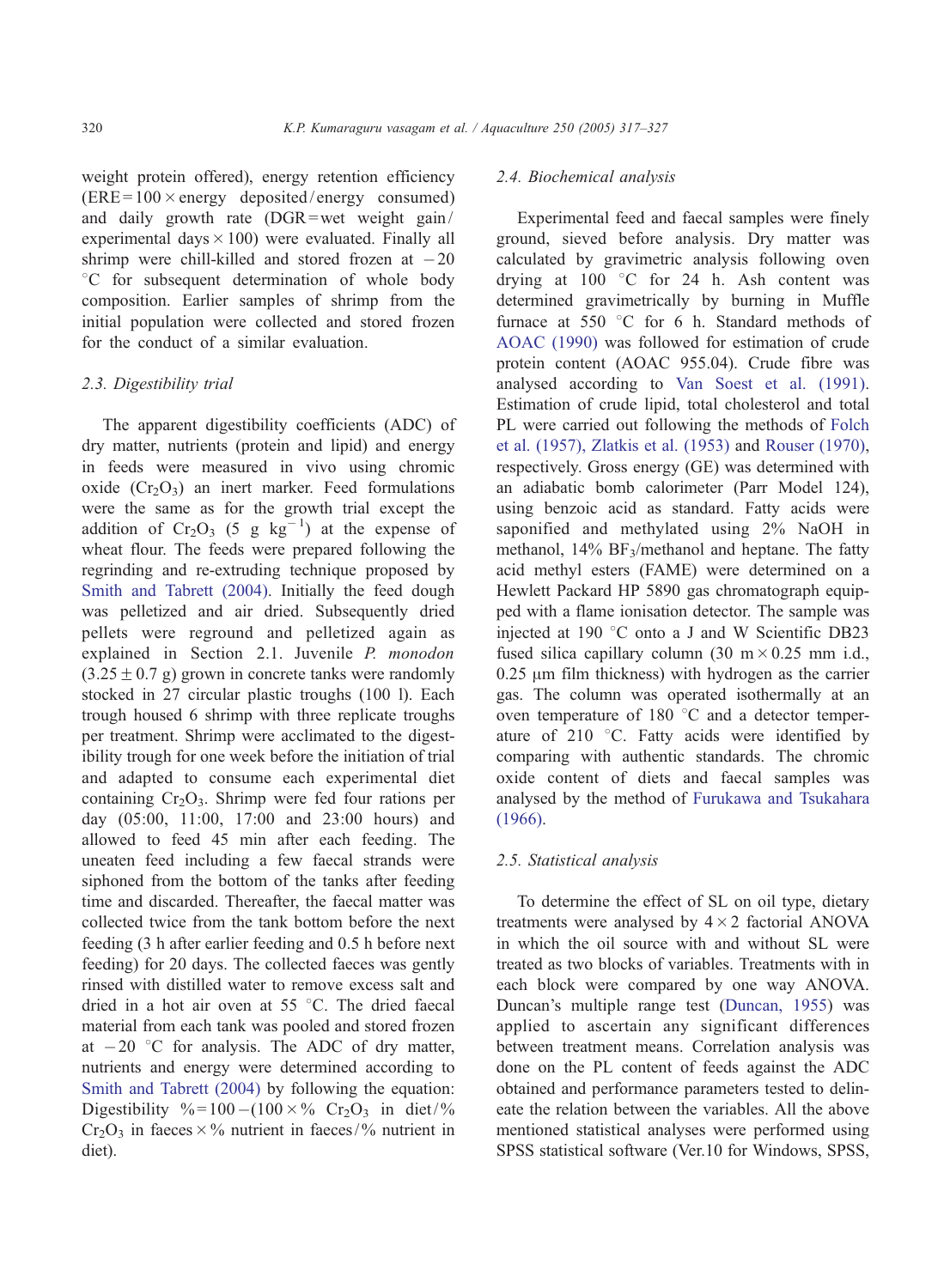Table 2

Chicago, IL, USA). Limits of significance for all critical ranges were set at  $P < 0.05$ .

# 3. Results

All growth trials were conducted without interru tion or disease problems. The water quality parameters across all experiments were: salinity, 28–30.1% temperature, 25.5–28.5 °C; dissolved oxygen,  $>5.6$ mg  $1^{-1}$ ; total ammonia-nitrogen, 0.04-0.07 mg  $1^{-1}$ ; nitrite–nitrogen, 0.09–0.11 mg  $1^{-1}$ ; and pH, 7.9–8.2.

Composition of the feeds on a dry weight basis is presented in [Table 1.](#page-2-0) Crude protein and energy content of the test diets were relatively constant; therefore the diets were considered isonitrogenous and isocaloric, respectively. All test diets contained the same level of lipid  $(8.64 \pm 0.02 \text{ g kg}^{-1})$  regardless of the sources and combination of lipid sources used. The fatty acid content varied significantly among experimental diets with respect to the lipid source (Table 2). Fatty acid contribution of SL seemed to be particularly important in the case of LOA, because SL is rich in this fatty acid.

#### 3.1. Growth performance

Data on growth performance and survival of P. monodon are presented in [Table 3.](#page-5-0) Shrimp fed diets containing vegetable oil with SL (SOL, PNL and POL) had significantly higher values ( $P < 0.05$ ) than those fed diets containing the same oil without SL (SO, PN and PO ) for all the performance parameters tested (weight gain, FE, PER, ERE and DGR). No significant differences ( $P > 0.05$ ) were observed among the SL supplemented dietary treatments, although weight gain and FE were higher in shrimp fed diets PNL and FOL respectively. Among the dietary treatments without SL, shrimp fed FO had significantly ( $P > 0.05$ ) higher values than diets SO, PN and PO in all the performance parameters tested. On the other hand, shrimp fed FO did not differ from those fed SL supplemented diets (FOL, SOL, PNL and POL), indicating a better utilization of those vegetable oils comparable to sardine oil in the presence of SL. Survival of shrimp was not significantly  $(P > 0.05)$  affected by dietary treatments. Despite the considerable enhancement of PL content in SL supplemented diets, a weak

|      | 10:0          |                                         |  |                           |     |
|------|---------------|-----------------------------------------|--|---------------------------|-----|
| $p-$ | 12:0          | $0.2 - -0.2 \quad 0.1 - -$              |  |                           | 0.1 |
|      | 14:0          | 0.4 0.2 0.5 1.1 0.3 0.2 0.4 0.8         |  |                           |     |
| rs   | 14:1          |                                         |  | 0.8 1.1 0.8 0.9 0.8 1 0.8 |     |
| bo;  | 16:0          | 14.2 7.4 17.7 37.7 15 10.3 17.5 31.3    |  |                           |     |
| 57   | 16:1          | 5.1 0.1 0.3 0.1 3.6 0.1 0.2 0.1         |  |                           |     |
| 1.   | 16:2          | $1 \t 0.2 - - 0.9 \t 0.3 \t 0.1 \t 0.1$ |  |                           |     |
| 2.   | 16:3          | 1.2 0.3 0.6 0.3 0.9 0.3 0.5 0.3         |  |                           |     |
|      | $1 \subset A$ | 05 02 00 02 04 02 07 02                 |  |                           |     |

Fatty acid Experimental diets

| 16:0                                          | 14.2           | 7.4              |                 |              | 17.7 37.7 15             |                       | 10.3 17.5 31.3 |      |
|-----------------------------------------------|----------------|------------------|-----------------|--------------|--------------------------|-----------------------|----------------|------|
| 16:1                                          | 5.1            | 0.1              | 0.3             | 0.1          | 3.6                      | 0.1                   | 0.2            | 0.1  |
| 16:2                                          | 1              | 0.2              |                 |              | 0.9 <sub>o</sub>         | 0.3                   | 0.1            | 0.1  |
| 16:3                                          | 1.2            | 0.3              | 0.6             | 0.3          | 0.9 <sub>o</sub>         | 0.3                   | 0.5            | 0.3  |
| 16:4                                          | 0.5            | 0.2              | 0.9             | 0.2          | 0.4                      | 0.2                   | 0.7            | 0.2  |
| 18:0                                          | 3.3            | 3.4              | 8.4             | 3.3          | 3.3                      | 3.4                   | 6.8            | 3.3  |
| 18:1                                          |                | 10.9 22.9        |                 |              | 18.4 35.6 9.3            |                       | 17.5 14.5      | 26.5 |
| $18:2n-6$                                     | 20.8           | 54.2             | 27.4            | 10           | 31.1                     | 54.1                  | 35.6           | 23.5 |
| $18:3n-6$                                     | 0.4            | 0.1              | 0.1             | 0.1          | 0.3                      | 0.1                   | 0.1            | 0.1  |
| $18:3n-3$                                     | 3.3            | 0.5              | $\mathfrak{2}$  | 0.6          | 4.6                      | 2.7                   | 3.7            | 2.7  |
| $18:4n-3$                                     | 1.3            | 1.1              | 1.2             | 1.1          | 1.2                      | 1.1                   | 1.2            | 1.1  |
| 20:0                                          | 3.3            | $\overline{2}$   | $\mathfrak{2}$  | 2.3          | 2.9                      | $\overline{c}$        | $\overline{2}$ | 2.2  |
| 20:1                                          | 1.4            | 0.4              | $\mathbf{1}$    | 0.4          | 1.1                      | 0.4                   | 0.8            | 0.4  |
| $20:2n-6$                                     | 0.5            | 0.1              | 2.6             | 0.1          | 0.4                      | 0.1                   | 1.8            | 0.1  |
| $20:3n-3$                                     | 1.3            | $\mathbf{1}$     | $\mathbf{1}$    | $\mathbf{1}$ | 1.2                      | $\mathbf{1}$          | $\mathbf{1}$   | 1    |
| $20:4n-6$                                     | 0.8            | 0.2              | 0.9             | 0.2          | 0.7                      | 0.2                   | 0.7            | 0.2  |
| $20:3n-6$                                     | $0.8\,$        | 0.1              | 0.4             | 0.1          | 0.6                      | 0.1                   | 0.3            | 0.1  |
| 22:0                                          | 1.9            | 0.3              | 0.3             | 0.3          | 1.4                      | 0.3                   | 0.3            | 0.3  |
| $20:5n-3$                                     | 10.1           | 1.2              | 5.5             | 1.1          | 7.5                      | 1.3                   | 4.3            | 1.3  |
| 22:1                                          | $\overline{2}$ | 0.6              | 1.6             | 0.6          | 1.6                      | 0.7                   | 1.4            | 0.7  |
| 22:2                                          | 0.7            | 0.3              | 0.4             | 0.3          | 0.6                      | 0.3                   | 0.4            | 0.3  |
| 22:3                                          | 0.6            |                  |                 |              | 0.4                      |                       | $-$            |      |
| 22:4                                          | 0.5            |                  | $0.2 \quad 0.3$ | 0.2          | 0.4                      | $0.2 \quad 0.3$       |                | 0.2  |
| $22:5n-3$                                     | 2.4            | 0.7              | 1.1             |              | $0.8$ 1.9                | 0.8                   | $\mathbf{1}$   | 0.8  |
| $22:6n-3$                                     |                | $10.1 \quad 1.5$ | 4.3             |              |                          | $1.5$ 7.4 $1.5$       | 3.4            | 1.5  |
| Saturates <sup>c</sup>                        | 23.3 13.3      |                  |                 | 28.9 44.9 23 |                          | 16.2                  | 27             | 38   |
| Monounsaturates $^d$ 20.4 24.8 22.4 37.5 16.5 |                |                  |                 |              |                          |                       | 19.5 17.9      | 28.5 |
| PUFA and HUFA <sup>e</sup> 56.3               |                | 61.9             | 48.7            |              | 17.6 60.5                | 64.3                  | 55.1           | 33.5 |
| Total n-3 <sup>f</sup>                        | 28.5 6         |                  | 15.1            |              |                          | 6.1 23.8 8.4 14.6 8.4 |                |      |
| Total n-6 <sup>g</sup>                        |                |                  |                 |              | 23.3 54.7 31.4 10.5 33.1 | 54.6 38.5             |                | 24   |
|                                               |                |                  |                 |              |                          |                       |                |      |

Fatty acid composition (percentage of total) of experimental diets<sup>a</sup>

8:0  $-$ 

FO SO PN PO FOL SOL PNL POL

FO—sardine oil; SO—sunflower oil; PN—peanut oil; PO—palm oil; FOL—sardine oil+ SL; SOL—sunflower oil + SL; PNL—peanut oil+SL; POL—palm oil+SL.

Fatty acid values (percentage of total fatty acid methyl esters) were adjusted to express a percent of the total area identified in the chromatograms, unidentified peaks were not considered in the computations.

 $b$  –=0.0, not detected.<br>
<sup>c</sup> Saturates: 12:0, 14:0, 16:0, 18:0, 20:0, 22:0.<br>
<sup>d</sup> Monounsaturates: 14:1, 16:1, 18:1, 20:1, 22:1.

<sup>e</sup> PUFA and HUFA: 16:2, 16:3, 16:4, 18:2n-6, 18:3n-6, 18:3n-3, 18:4n-3, 20:2n-6, 20:3n-6, 20:4n-6, 20:3n-3, 20:5n-3, 22:2, 22:3, 22:4, 22:5n-3, 22:6n-3.

- <sup>f</sup> Total n-3: 18:3n-3, 18:4n-3, 20:3n-3, 20:5n-3, 22:5n-3, 22:6n-3.
- <sup>g</sup> Total n-6: 18:2n-6, 18:3n-6, 20:2n-6, 20:3n-6, 20:4n-6.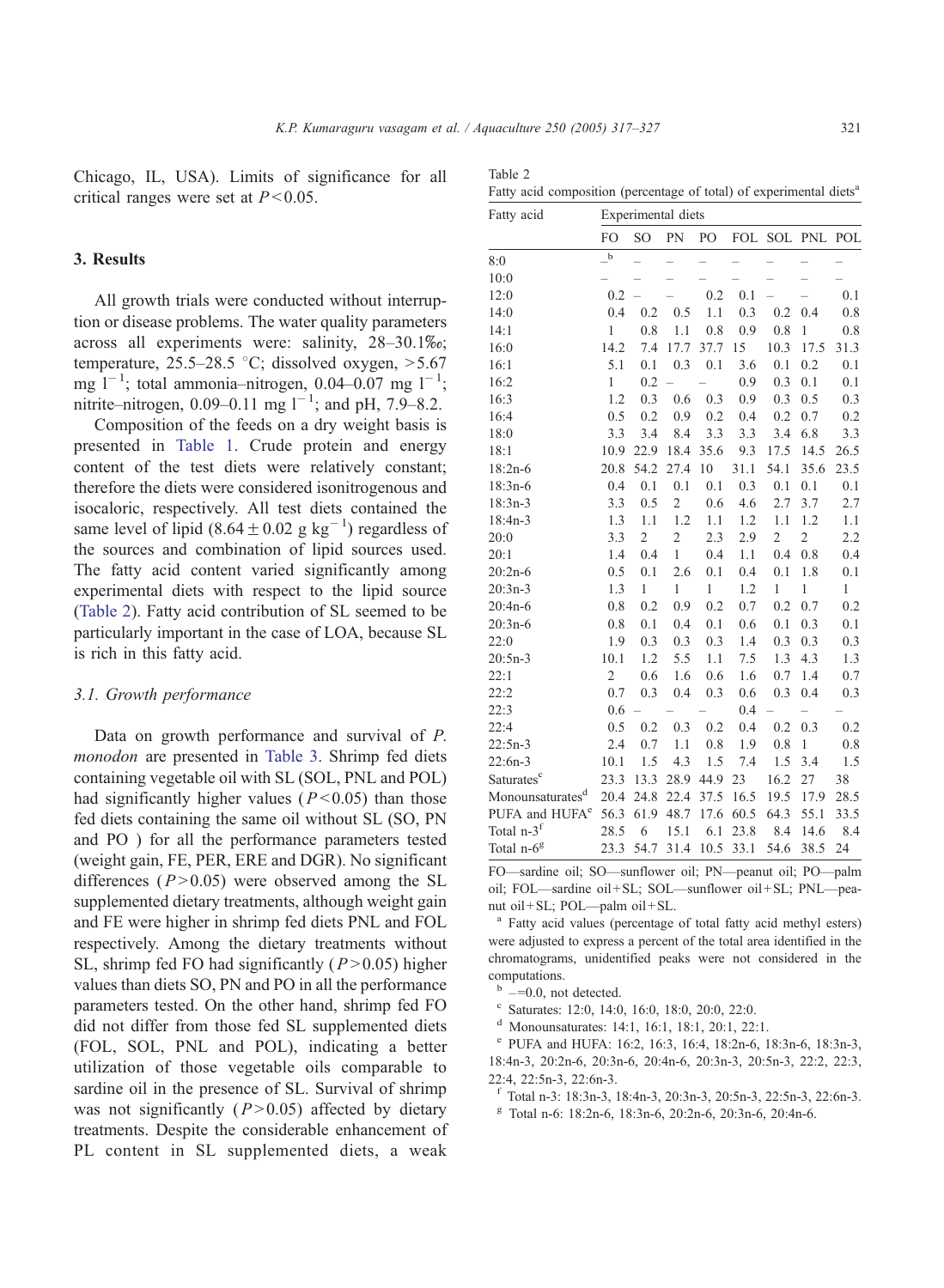<span id="page-5-0"></span>

| Table 3                                                                                                                      |  |  |  |  |  |  |  |
|------------------------------------------------------------------------------------------------------------------------------|--|--|--|--|--|--|--|
| Growth performances of <i>Penaeus monodon</i> fed diets containing different lipid sources and their blend with soy lecithin |  |  |  |  |  |  |  |

| Parameters           | FO.                   | SO.                        | PN                     | PO.                        | FOL.                    | SOL.                              | PNL              | POL                     |
|----------------------|-----------------------|----------------------------|------------------------|----------------------------|-------------------------|-----------------------------------|------------------|-------------------------|
| Initial weight $(g)$ | $1.25 + 0.15$         | $1.32 + 0.12$              | $1.35 + 0.18$          | $1.4 + 0.07$               | $1.45 + 0.21$           | $1.28 + 0.19$                     | $1.25 + 0.13$    | $1.42 + 0.13$           |
| Weight gain $(g)$    | $2.95 + 0.51^b$       | $2.18 + 0.57^{\rm a}$      | $2.12 + 0.45^{\circ}$  | $2.15 \pm 0.41^{\circ}$    | $3.06 \pm 0.23^{\rm b}$ | $3.05 + 0.37^b$                   | $3.1 + 0.18^{b}$ | $3.07 + 0.37^b$         |
| FE $(\% )$           | $45.88 + 1.2^b$       | $34.60 + 1.6^a$            | $33.65 + 2.1^a$        | $34.4 + 2.3^{\rm a}$       | $46.36 \pm 1.1^{\rm b}$ | $46.0 + 1.3^b$                    | $44.73 + 2.4^b$  | $45.96 \pm 1.3^{\rm b}$ |
| PER                  | $1.23 + 0.05^{\circ}$ | $0.92 + 0.08^a$            | $0.89 + 0.12^a$        | $0.91 \pm 0.09^a$          | $1.23 + 0.05^{\rm b}$   | $1.24 + 0.15^b$                   | $1.19 + 0.28^b$  | $1.22 + 0.14^b$         |
| ERE $(\% )$          | $10.89 + 1.5^{b}$     | $8.24 + 0.89$ <sup>a</sup> | $8.04 + 0.92^{\rm a}$  | $8.18 + 1.24$ <sup>a</sup> | $11.03 + 1.23^b$        | $10.92 + 1.34^b$ $10.58 + 0.94^b$ |                  | $10.9 + 1.47^b$         |
| DGR <sup>a</sup>     | $70.24 + 4.12^b$      | $51.9 + 3.45^{\circ}$      | $50.48 + 2.65^{\rm a}$ | $51.19 + 3.54^{\circ}$     | $72.86 \pm 3.12^b$      | $72.62 + 2.57^b$                  | $73.81 + 2.14^b$ | $73.1 + 1.56^b$         |
| Survival $(\% )$     | $98.6 + 1.4$          | $97.7 + 2.9$               | $97.7 + 2.9$           | $98.6 + 1.4$               | $99.5 + 0.8$            | $99.1 + 0.8$                      | $99.5 + 0.8$     | $99.1 + 0.8$            |

FE—feed efficiency; PER—protein efficiency ratio; ERE—energy retention efficiency; DGR—daily growth rate, FO—sardine oil; SO sunflower oil; PN—peanut oil; PO—palm oil; FOL—sardine oil+SL; SOL—sunflower oil+SL; PNL—peanut oil+SL; POL—palm oil+SL. Means in the same row sharing different superscripts are significantly different ( $P < 0.05$ ). a mg/day/shrimp.

correlation was observed between dietary PL versus weight gain, FE and ERE  $(r=0.76, r=0.76$  and  $r = 0.76$  respectively,  $P \le 0.05$ ).

## 3.2. Nutrient digestibility

Results of the digestibility study are shown in Table 4. The apparent dry matter digestibility (ADMD) did not differ significantly ( $P > 0.05$ ) among dietary treatments and ranged from 70.7% to 73.2%. However, significant differences in apparent digestibility for crude protein (ACPD), crude lipid (ACLD) and energy (AED) were observed (range: 86.7–91.2%, 81.6– 92.8% and 67.5–72.5%, respectively). Shrimp fed SL supplemented diets showed significantly higher ADC

Table 4

Apparent digestibility coefficients for dry matter (ADMD), crude protein (ACPD), crude lipid (ACLD) and energy (AED) in experimental diets containing different lipid sources and their blend with soy lecithin consumed by *Penaeus monodon* (mean  $\pm$  SE)

| Test<br>diets  | ADMD $(\%)$ ACPD $(\%)$ |                                                | $ACLD$ $(\% )$                | AED $(\% )$                 |
|----------------|-------------------------|------------------------------------------------|-------------------------------|-----------------------------|
| F <sub>O</sub> | $70.7 + 0.008$          | $88.8 + 0.011^b$                               | $88.6 + 0.006^b$              | $68.3 + 0.013^a$            |
| <sub>SO</sub>  | $71.4 \pm 0.007$        | $89.3 + 0.013^b$                               | $83.5 + 0.007^{\rm a}$        | $69 + 0.006^{ab}$           |
| PN             | $70.8 + 0.008$          | $89 \pm 0.007^{\rm b}$                         | $81.6 + 0.012^a$              | $68.6 + 0.009$ <sup>a</sup> |
| P <sub>O</sub> | $72.3 + 0.009$          | $86.7 + 0.014^a$                               | $82.6 \pm 0.017$ <sup>a</sup> | $67.5 + 0.002^a$            |
| FOL.           | $71.9 + 0.009$          | $90 + 0.003^{\text{cb}}$                       | $91.2 + 0.017$ <sup>c</sup>   | $70.2 + 0.004^b$            |
|                | SOL $73.2 + 0.011$      | $90.8 + 0.007^{\circ}$                         | $91.8 + 0.013^{\circ}$        | $72.3 + 0.016^{\circ}$      |
|                | PNL $72.7 + 0.009$      | $91.2 + 0.004^{\circ}$                         | $92.8 + 0.013^{\circ}$        | $72.5 + 0.030^{\circ}$      |
|                |                         | POL $73.2 + 0.013$ $90.9 + 0.009$ <sup>c</sup> | $90.7 + 0.015^{\text{cb}}$    | $71.7 + 0.007^{\circ}$      |

FO—sardine oil; SO—sunflower oil; PN—peanut oil; PO—palm oil; FOL—sardine oil + SL; SOL—sunflower oil + SL; PNL—peanut oil + SL; POL—palm oil + SL.

Means in the same column sharing different superscripts are significantly different ( $P < 0.05$ ).

for crude protein, energy and a striking increase in crude lipid than the diets without SL. While a significant correlation was observed between dietary PL level and ACLD  $(r=0.95; P<0.05)$ , the correlation between dietary PL level versus ACPD and AED  $(r=0.53 \text{ and } r=0.63; P>0.05)$  were not significant. On the other hand, ACLD was positively correlated with weight gain, FE and ERE  $(r=0.95, r=0.94$  and  $r = 0.93$ , respectively;  $P \le 0.001$ ).

#### 3.3. Biochemical composition

Whole body carcass composition of shrimp fed each diet is presented in [Table 5.](#page-6-0) There were no significant differences among dietary groups ( $P > 0.05$ ) for dry matter, crude protein, crude lipid, ash and gross energy, although shrimp fed diets FO and FOL had higher lipid content than the rest of the dietary treatments. PL and cholesterol content differed significantly ( $P < 0.05$ ) among shrimp receiving various dietary oils and their combination with SL, ranging between 0.68–0.86% and 0.15–0.20%, respectively. The fatty acid composition of the dietary treatments was reflected to a certain extent in the fatty acid composition of whole shrimp ([Table 6\)](#page-7-0). For instance, arachidonic acid (20:4n-6, AA), EPA and DHA were always significantly higher in shrimp fed sardine oil diets (FO and FOL).

# 4. Discussion

In the present study, the lipid level of experimental diets averaged 86.4 g  $kg^{-1}$  and that too was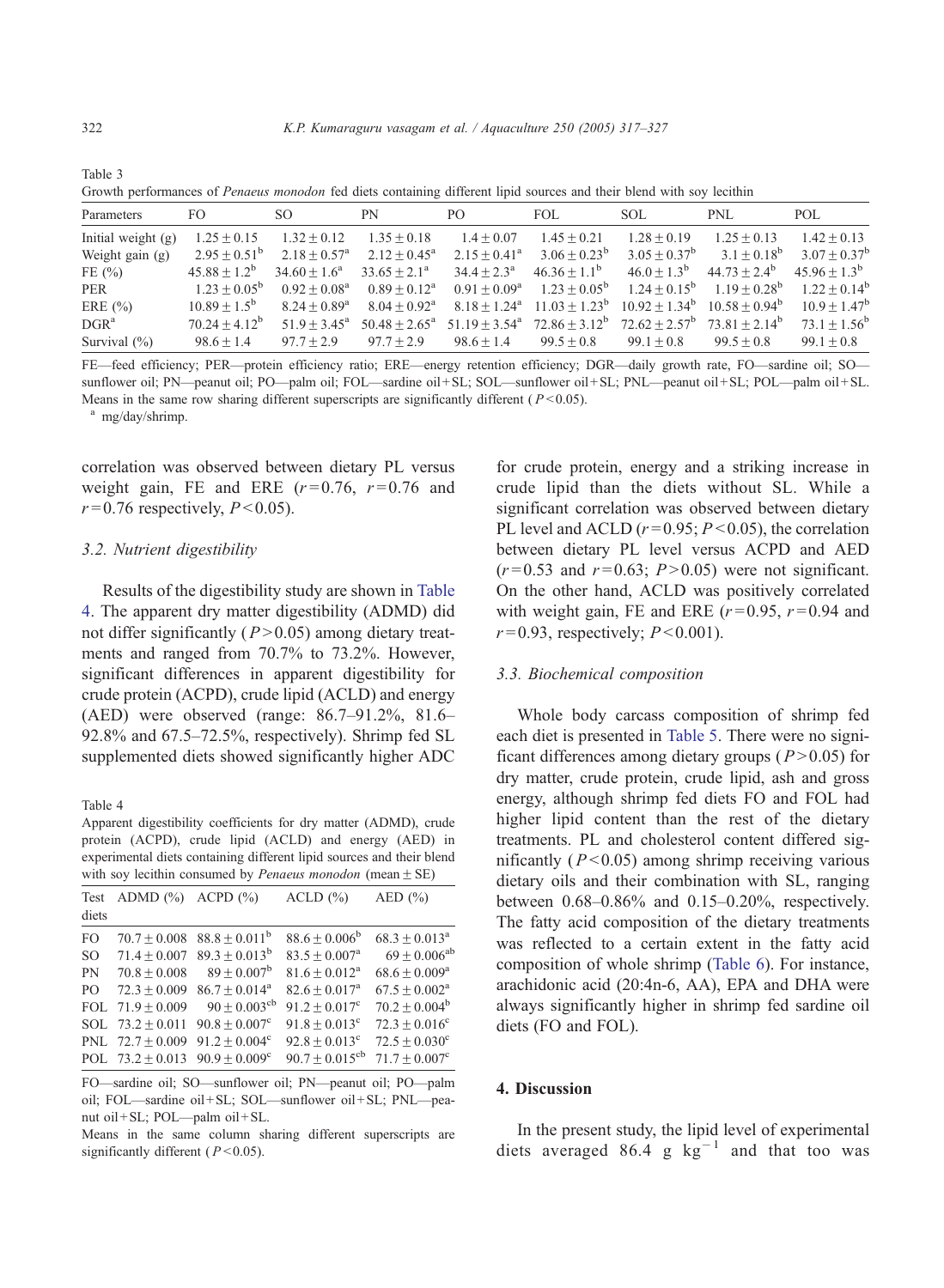<span id="page-6-0"></span>Table 5

Final carcass composition of *Penaeus monodon* fed with diets containing different lipid sources and their blend with soy lecithin Composition (% dry matter basis) FO SO PN PO FOL SOL PNL POL Dry matter  $26.23 \pm 0.95$   $25.65 \pm 1.03$   $25.72 \pm 0.35$   $25.71 \pm 0.47$   $26.68 \pm 0.24$   $25.65 \pm 0.64$   $25.63 \pm 0.25$   $25.72 \pm 0.54$ Crude protein  $73.26 \pm 0.31$   $73.45 \pm 0.51$   $73.65 \pm 0.57$   $73.72 \pm 0.67$   $73.85 \pm 0.14$   $73.43 \pm 0.21$   $73.44 \pm 0.45$   $73.86 \pm 0.23$ Crude lipid  $3.85 \pm 0.9^a$   $3.38 \pm 0.8^a$   $3.42 \pm 0.65^a$   $3.55 \pm 0.57^a$   $4.31 \pm 1.07^c$   $3.26 \pm 0.55^a$   $3.23 \pm 0.69$  a  $3.24 \pm 0.97^a$ Crude ash  $13.80 \pm 1.25$   $13.48 \pm 0.67$   $13.39 \pm 0.66$   $13.48 \pm 0.57$   $14.37 \pm 0.67$   $13.50 \pm 0.57$   $13.46 \pm 0.29$   $13.47 \pm 1.31$ Phospholipid  $0.856 \pm 0.009^{\mathrm{b}}$   $0.716 \pm 0.006^{\mathrm{a}}$   $0.678 \pm 0.004^{\mathrm{a}}$   $0.747 \pm 0.005^{\mathrm{a}}$   $0.815 \pm 0.005^{\mathrm{b}}$   $0.777 \pm 0.005^{\mathrm{b}}$   $0.759 \pm 0.002^{\mathrm{b}}$   $0.760 \pm 0.006^{\mathrm{b}}$ Total cholesterol  $0.196 \pm 0.17$   $0.152 \pm 0.10$   $0.148 \pm 0.14$   $0.176 \pm 0.17$   $0.198 \pm 0.19$   $0.200 \pm 0.21$   $0.198 \pm 0.15$   $0.185 \pm 0.12$ Gross energy (kcal/kg)  $4150 \pm 1.5$   $4156 \pm 0.98$   $4148 \pm 0.57$   $4149 \pm 0.76$   $4135 \pm 0.67$   $4138 \pm 0.57$   $4139 \pm 1.57$   $4139 \pm 1.36$ 

FO—sardine oil; SO—sunflower oil; PN—peanut oil; PO—palm oil; FOL—sardine oil + SL; SOL—sunflower oil + SL; PNL—peanut oil + SL; POL-palm oil + SL.

Means in the same row sharing different superscripts are significantly different ( $P < 0.05$ ).

constituted not only by the test oils but also by other basal ingredients. [Glencross et al. \(2002\)](#page-9-0) also suggested a dietary lipid level of 75 g kg<sup>-1</sup> of which 30 g  $kg^{-1}$  was essential fatty acids as an optimum for P. monodon. The variation observed in growth response, nutrient digestibility and carcass composition of shrimp will mainly be due to the differences in the oil components.

Diets containing vegetable oil with SL (SOL, PNL and POL) had significantly higher growth performance and feed utilization compared to the diets having respective oil without SL (SO, PN and PO) and this suggests that growth of juvenile P. monodon increased significantly when SL was included in the diet regardless of the vegetable oils tested. An obvious increase in dietary PL content in all SL supplemented diets might lead to enhanced growth promotion in shrimp; a beneficial effect documented for many shrimp species ([Kanazawa et](#page-9-0) al., 1979; Teshima et al., 1982; Kanazawa, 1993; Coutteau et al., 1996; Lim et al., 1997; González-Félix et al., 2002), including P. monodon ([Pascual,](#page-9-0) 1986). González-Félix et al. (2002) obtained higher final weight and lower feed conversion ratio (FCR) in shrimp fed vegetable oil plus lecithin than those fed with diets containing same oil without PL also support the present observation. Results of the present study also showed that the presence of SL with sardine oil had no significant effect on shrimp growth performance than its absence; thus SL supplementation is superfluous with sardine oil containing HUFA, suggesting that either one is sufficient to promote better growth. According to this, a possible explanation for this shared role in shrimp growth is that the better availability of HUFA in that fish oil provided the elements for synthesis of PL required by the shrimp ([D'Abramo and Sheen,](#page-9-0) 1993). Survival, however, was not significantly affected in the present study, indicating the juvenile shrimps are less sensitive to dietary PL level.

Shrimp fed diet FOL had higher FE, followed by other SL supplemented diets. A similar observation was made by [Lim et al. \(1997\)](#page-9-0) who found that menhaden oil was better utilized in the presence of 1% SL. The present study also showed that shrimp fed FO had higher growth performance and feed utilization than dietary treatments without SL. The poor performance of vegetable oil fed shrimp might be due to the inadequate level of HUFA in those oils and it corroborates the observation made by [Lim et al.](#page-9-0) (1997) with P. vannamei fed vegetable oils poor in n-3 fatty acids. [Glencross et al. \(2002\)](#page-9-0) demonstrated an undesirable effect in weight gain when balance of fatty acids was inappropriate. In the present study, an improved growth performance was obtained in sardine oil fed shrimp might be due to higher HUFA content in fish oil, especially 20:5n-3 and 22:6n-3 which has better nutritional value than that of 18:3n-3 ([Glencross and Smith, 2001\)](#page-9-0). [Guary et al. \(1976\)](#page-9-0) obtained a higher growth rate and lower FCR in P. japonicus fed diet containing sardine oil as lipid source. HUFA are also preferentially incorporated and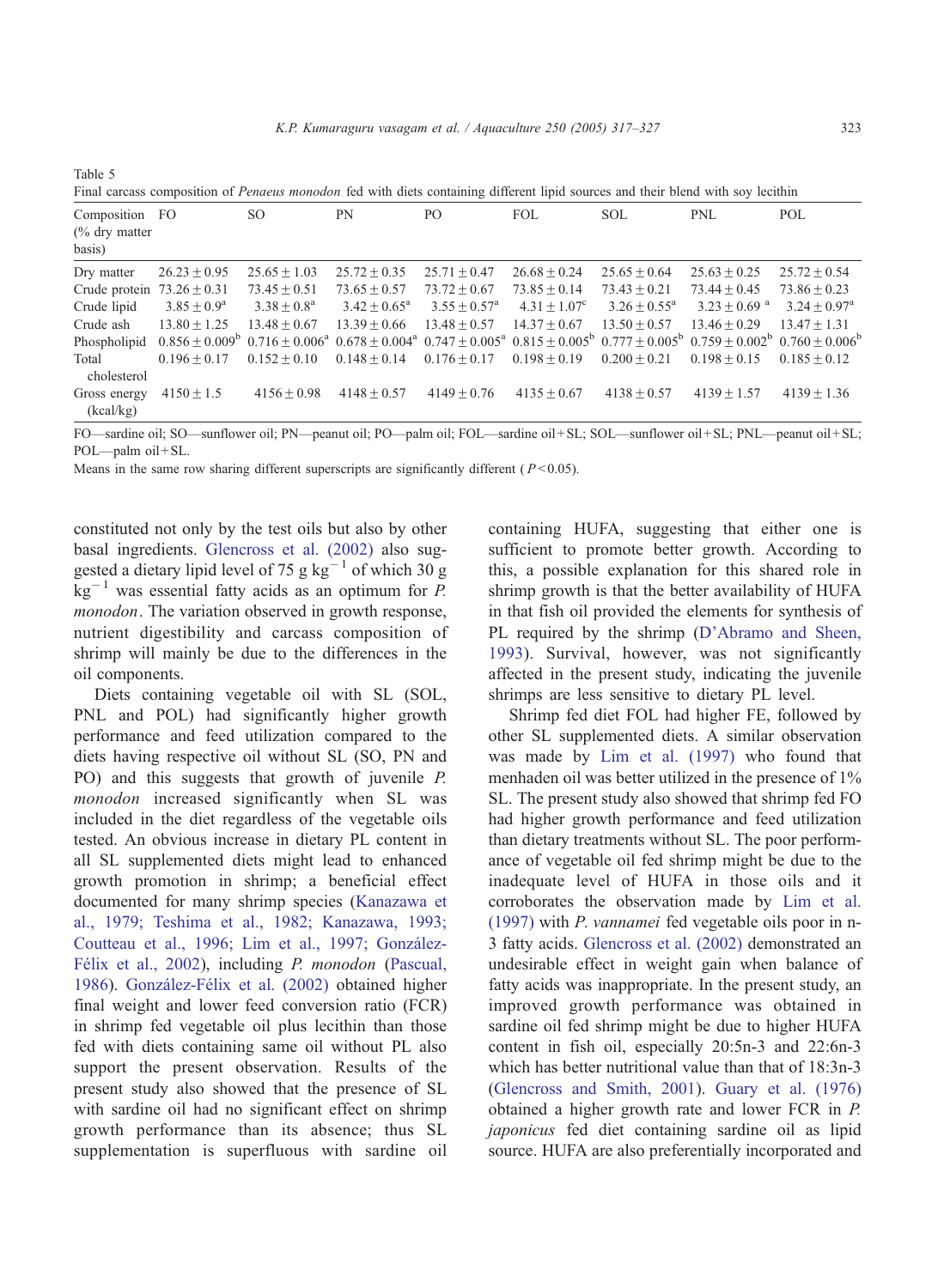| Fatty acid                   | Dietary treatments       |                          |                                   |                                   |                          |                          |                          |       |  |  |  |
|------------------------------|--------------------------|--------------------------|-----------------------------------|-----------------------------------|--------------------------|--------------------------|--------------------------|-------|--|--|--|
|                              | <b>FO</b>                | SO <sub>1</sub>          | PN                                | PO                                | <b>FOL</b>               | <b>SOL</b>               | <b>PNL</b>               | POL   |  |  |  |
| 8:0                          | $\_^{\rm b}$             | $\qquad \qquad -$        | $\qquad \qquad -$                 | $\hspace{1.0cm} - \hspace{1.0cm}$ | $\qquad \qquad -$        | $\qquad \qquad -$        | $\overline{\phantom{0}}$ |       |  |  |  |
| 10:0                         | $\overline{\phantom{a}}$ | $\overline{\phantom{0}}$ | $\overline{\phantom{0}}$          | $\overline{\phantom{0}}$          | $\overline{\phantom{0}}$ |                          |                          |       |  |  |  |
| 12:0                         | 0.3                      | 0.45                     | 0.32                              | 0.48                              | 0.2                      | 0.43                     | 0.28                     | 0.45  |  |  |  |
| 14:0                         | 0.85                     | 0.43                     | 0.26                              | 1.18                              | 0.95                     | 0.38                     | 0.25                     |       |  |  |  |
| 14:1                         | 0.14                     | 0.1                      | 0.13                              | 0.23                              | 0.24                     | 0.1                      | 0.11                     | 0.19  |  |  |  |
| 16:0                         | 20.8                     | 18.6                     | 23.07                             | 28.52                             | 19.8                     | 17.6                     | 20.02                    | 27.8  |  |  |  |
| 16:1                         | 1.95                     | 0.32                     | 0.28                              | 0.34                              | 1.98                     | 0.66                     | 0.75                     | 0.62  |  |  |  |
| 16:2                         | 0.28                     | $\overline{\phantom{0}}$ | $\hspace{1.0cm} - \hspace{1.0cm}$ | $\qquad \qquad -$                 | 0.15                     | $\qquad \qquad -$        | $\overline{\phantom{0}}$ |       |  |  |  |
| 16:3                         | 0.35                     | 0.3                      | 0.28                              | 0.22                              | 0.25                     | 0.33                     | 0.32                     | 0.3   |  |  |  |
| 16:4                         | 1.85                     | 0.78                     | 0.75                              | 0.94                              | 2.21                     | 0.85                     | 0.87                     | 0.78  |  |  |  |
| 18:0                         | 9.45                     | 10.92                    | 8.74                              | 8.26                              | 9.86                     | 10.25                    | 8.76                     | 8.45  |  |  |  |
| 18:1                         | 12.11                    | 14.24                    | 18.26                             | 13.27                             | 12.15                    | 12.91                    | 19.54                    | 11.95 |  |  |  |
| $18:2n-6$                    | 14.25                    | 38.2                     | 29.15                             | 23.65                             | 16.88                    | 41.14                    | 32.3                     | 21.85 |  |  |  |
| $18:3n-6$                    | 0.08                     | $\overline{\phantom{0}}$ | $\qquad \qquad -$                 | $\overline{\phantom{0}}$          | 0.11                     | $\qquad \qquad -$        | $\overline{\phantom{0}}$ |       |  |  |  |
| $18:3n-3$                    | 1.85                     | 2.56                     | 2.85                              | 1.92                              | 1.77                     | 2.36                     | 1.65                     | 3.12  |  |  |  |
| 18:4n-3                      | 1.27                     |                          | 0.11                              |                                   | $\overline{\phantom{0}}$ |                          | 0.17                     |       |  |  |  |
| 20:0                         | 0.15                     | $\overline{\phantom{0}}$ | $\overline{\phantom{0}}$          | $\overline{\phantom{0}}$          | 0.18                     |                          | $\overline{\phantom{0}}$ |       |  |  |  |
| 20:1                         | 0.78                     | 0.68                     | 0.61                              | 0.75                              | 0.79                     | 0.33                     | 0.34                     | 0.29  |  |  |  |
| $20:2n-6$                    | 2.62                     | 3.61                     | 3.28                              | 2.72                              | 2.69                     | 2.65                     | 3.25                     | 2.75  |  |  |  |
| $20:3n-3$                    | 0.88                     | 0.31                     | 0.27                              | 0.27                              | 0.29                     | 0.33                     | 0.32                     | 0.33  |  |  |  |
| 20:4n-6                      | 1.38                     | 0.81                     | 0.76                              | 0.85                              | 1.35                     | 0.82                     | 0.79                     | 0.84  |  |  |  |
| $20:3n-6$                    | 0.14                     | $\overline{\phantom{0}}$ |                                   | $\overline{\phantom{0}}$          | 0.12                     |                          |                          |       |  |  |  |
| 22:0                         | 0.74                     | 0.06                     | $\overline{\phantom{0}}$          | 0.08                              | 0.91                     | $\overline{\phantom{0}}$ |                          |       |  |  |  |
| $20:5n-3$                    | 17.15                    | 3.65                     | 5.94                              | 12.13                             | 16.82                    | 4.75                     | 6.16                     | 13.72 |  |  |  |
| 22:1                         | 0.58                     | 1.25                     | 0.65                              | 1.36                              | 0.65                     | 0.68                     | 0.52                     | 0.78  |  |  |  |
| 22:2                         | 0.18                     | 0.17                     | 0.15                              | 0.15                              | 0.14                     | 0.14                     | 0.15                     | 0.14  |  |  |  |
| 22:3                         | $-$                      | $\overline{\phantom{0}}$ | $\overline{\phantom{0}}$          | $\overline{\phantom{0}}$          | 0.06                     |                          | $\overline{\phantom{0}}$ |       |  |  |  |
| 22:4                         | 0.16                     | 0.12                     | 0.11                              | 0.1                               | 0.11                     | 0.06                     | 0.06                     | 0.11  |  |  |  |
| $22:5n-3$                    | 0.86                     | 0.33                     | 0.38                              | 0.3                               | 0.82                     | 0.28                     | 0.28                     | 0.29  |  |  |  |
| $22:6n-3$                    | 8.85                     | 2.11                     | 3.65                              | 2.28                              | 8.52                     | 2.95                     | 3.11                     | 3.08  |  |  |  |
| Saturates <sup>c</sup>       | 32.29                    | 30.46                    | 32.39                             | 38.52                             | 31.9                     | 28.66                    | 29.31                    | 38.86 |  |  |  |
| Monounsaturates <sup>d</sup> | 15.56                    | 16.59                    | 19.93                             | 15.95                             | 15.81                    | 14.68                    | 21.26                    | 13.83 |  |  |  |
| PUFA and HUFA <sup>e</sup>   | 52.15                    | 52.95                    | 47.68                             | 45.53                             | 52.29                    | 56.66                    | 49.43                    | 47.31 |  |  |  |
| Total n-3 <sup>f</sup>       | 30.86                    | 8.96                     | 13.2                              | 16.9                              | 28.22                    | 10.67                    | 11.69                    | 20.54 |  |  |  |
| Total $n-6$ <sup>g</sup>     | 18.47                    | 42.62                    | 33.19                             | 27.22                             | 21.15                    | 44.65                    | 36.34                    | 25.46 |  |  |  |

<span id="page-7-0"></span>

| Table 6 |                                                                            |  |  |
|---------|----------------------------------------------------------------------------|--|--|
|         | Fatty acid composition (percentage of total) of final carcass <sup>a</sup> |  |  |

FO—sardine oil; SO—sunflower oil; PN—peanut oil; PO—palm oil; FOL—sardine oil+ SL; SOL—sunflower oil + SL; PNL—peanut oil + SL; POL-palm oil + SL.

<sup>a</sup> Fatty acid values (percentage of total fatty acid methyl esters) were adjusted to express a percent of the total area identified in the chromatograms, unidentified peaks were not considered in the computations.

 $b$  –=0.0, not detected.<br>
c Saturates: 12:0, 14:0, 16:0, 18:0, 20:0, 22:0.<br>
<sup>d</sup> Monounsaturates: 14:1, 16:1, 18:1, 20:1, 22:1.

<sup>e</sup> PUFA and HUFA: 16:2, 16:3, 16:4, 18:2n-6, 18:3n-6, 18:3n-3, 18:4n-3, 20:2n-6, 20:3n-6, 20:3n-6, 20:3n-3, 20:5n-3, 22:2, 22:3, 22:4, 22:5n-3, 22:6n-3.

<sup>f</sup> Total n-3: 18:3n-3, 18:4n-3, 20:3n-3, 20:5n-3, 22:5n-3, 22:6n-3.

<sup>g</sup> Total n-6: 18:2n-6, 18:3n-6, 20:2n-6, 20:3n-6, 20:4n-6.

conserved in the polar lipid of crustacean tissue ([D'Abramo and Sheen, 1993\)](#page-9-0).

Result of the digestibility trial indicates the optimistic influence of SL on ACLD of the experimental diets. All SL supplemented diets were rich in PL content and there was a significant correlation between ACLD and PL content of diets, suggesting higher lipid digestibility due to emulsification. In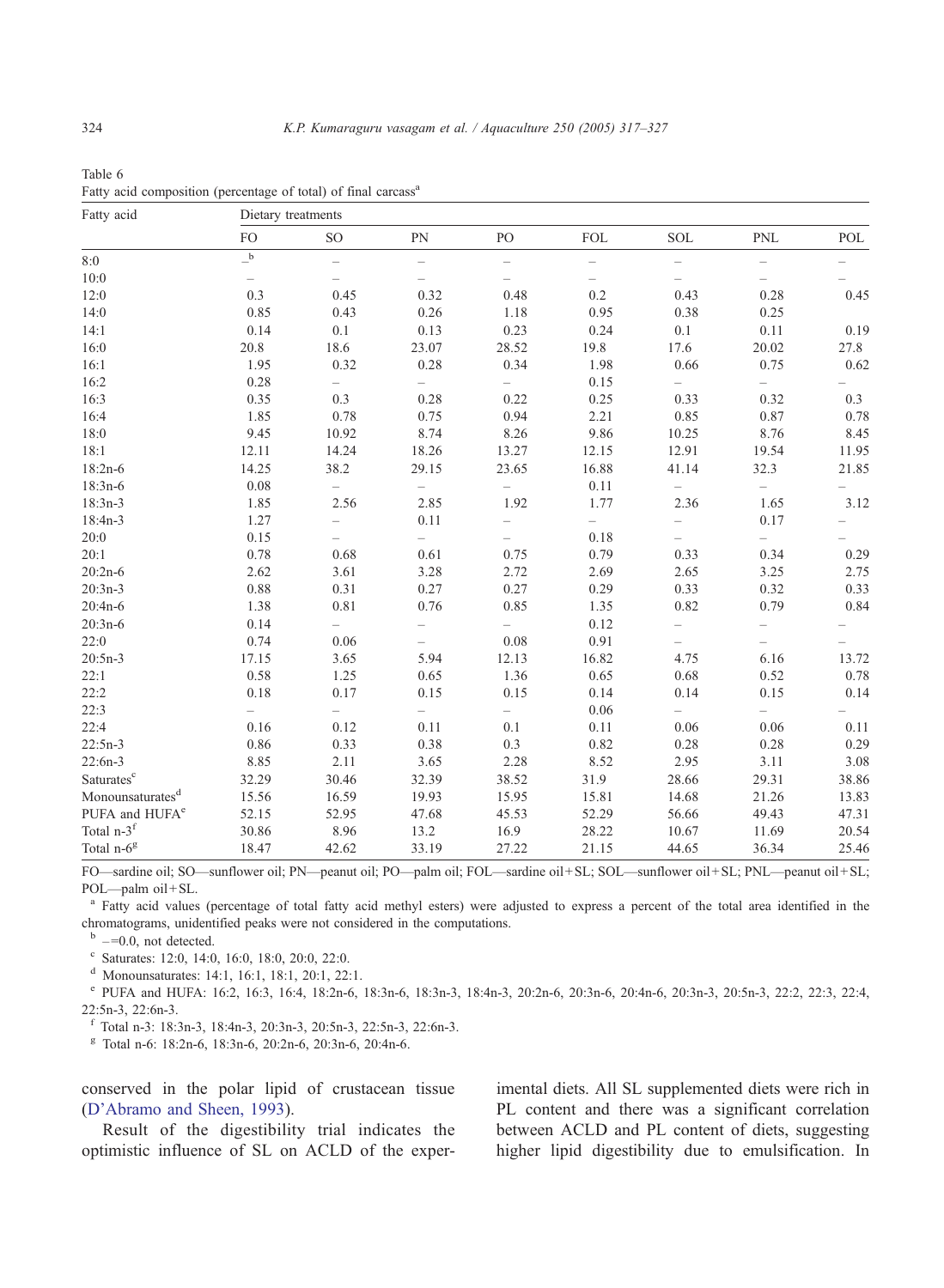<span id="page-8-0"></span>support of this, [Glencross \(1998\)](#page-9-0) reported that PL can significantly increase the lipid digestibility in P. monodon by way of enhanced emulsification of the neutral lipid to an extent of 85 g  $kg^{-1}$  in the diet. However, PL content of SL supplemented diets were lower than the recommended level and even with its inferior dietary PL content the lipid digestibility was influenced significantly in the present study. [Lester et](#page-9-0) al. (1975) observed that the increased solubilization of sterols by the crustacean's intestinal detergent, acylsarcosyltaurine, when low concentration of lecithin was included in the emulsion. It has been found that SL had a minor influence on ACPD and those values obtained in the present study are generally found good. This is the first report of such kind on the effect of lecithin on nutrient digestibility other than lipid.

The fatty acid composition of the test diets was reflected to a certain extent in the fatty acid composition of whole shrimp as earlier reported ([Colvin,](#page-9-0) 1976; Catacutan, 1991; Deering et al., 1997; González-Félix et al., 2002). However, certain fatty acids appeared to be actively synthesized and/or retained, because they were present in small amounts in some diets, but in relatively higher amounts in tissue of whole shrimp, such as the case of AA, EPA and DHA. Sparing or preferential retention of specific HUFA at the expense of saturated and monounsaturated fatty acid (SFA and MUFA) has also been demonstrated in other shrimp ([Xu et al., 1994; Deering et al., 1997;](#page-10-0) González-Félix et al., 2002). A study conducted by [Xu](#page-10-0) et al. (1994) in Fenneropenaeus chinensis, suggested that the relatively high levels of HUFA such as AA, EPA and DHA in the body lipids of shrimp fed EFAfree diets were probably the result of preferential utilization of short and medium chained fatty acid as energy sources for metabolism rather than an increase in the absolute content of the HUFA.

Proximate composition of the whole body except crude lipid did not seem to be related to the types of dietary lipid tested. Shrimp fed diet containing sardine oil (FO and FOL) had the highest fat content. In a similar study, [Catacutan \(1991\)](#page-9-0) also noticed an increased level of carcass lipid in P. monodon fed a diet containing cod liver oil. On other hand, [Glencross](#page-9-0) et al. (2002) found that the increase in lipid deposition occurred because the prawns could not effectively utilise the entire available lipid for growth, due to an imbalance in the proportions of dietary EFA. But it cannot be the case with fish oil, which is proven for its fatty acid balance and growth promoting potential in shrimp ([Guary et al., 1976; Kanazawa et al., 1977;](#page-9-0) Catacutan, 1991; Glencross and Smith, 2001; González-Félix and Perez-Velazquez, 2002). The present study also demonstrated a statistical difference in the total cholesterol and PL content of shrimp receiving different dietary oil showing a strong relationship between the dietary PL level and final PL content of the shrimp. The constant accumulation of PL in the body tissue clearly indicated their dietary essentiality in shrimp nutrition. However the reason for variation in cholesterol content is unpredictable and has no connection with its dietary level.

The results of the present investigation are encouraging and confirmed the dietary essentiality of PL in shrimp nutrition that reported in earlier literature ([Meyers, 1993; Kontara et al., 1997; Glencross,](#page-9-0) 1998; Gong et al., 2001; González-Félix and Perez-Velazquez, 2002). In the present study, dietary SL at 20  $g \text{kg}^{-1}$  has significantly enhanced the lipid digestibility and growth performance of juvenile P. monodon on vegetable oils as their lipid source. However with sardine oil, SL supplementation showed only a marginal improvement in growth of shrimp.

# Acknowledgements

The authors are grateful to the authorities of Annamalai University for the facilities. This research was supported in part by a grant from Ocean Science and Technology Cell (OSTC), Department of Ocean Development (DOD), Government of India. They are thankful to Dr. T. Rajakumar, Business Manager, Kemin Nutritional Technologies (India) Private Limited, Tamilnadu, India for the encouragement and technical assistance all through the study. They are also indebted to Dr. R.P. Wilson, Editor of this journal for amending the English version and suggesting improvements to an earlier version of this manuscript.

#### References

AOAC, 1990. Official Methods of Analysis, 15th ed. Association of Official Analytical Chemists, Arlington, VA, USA.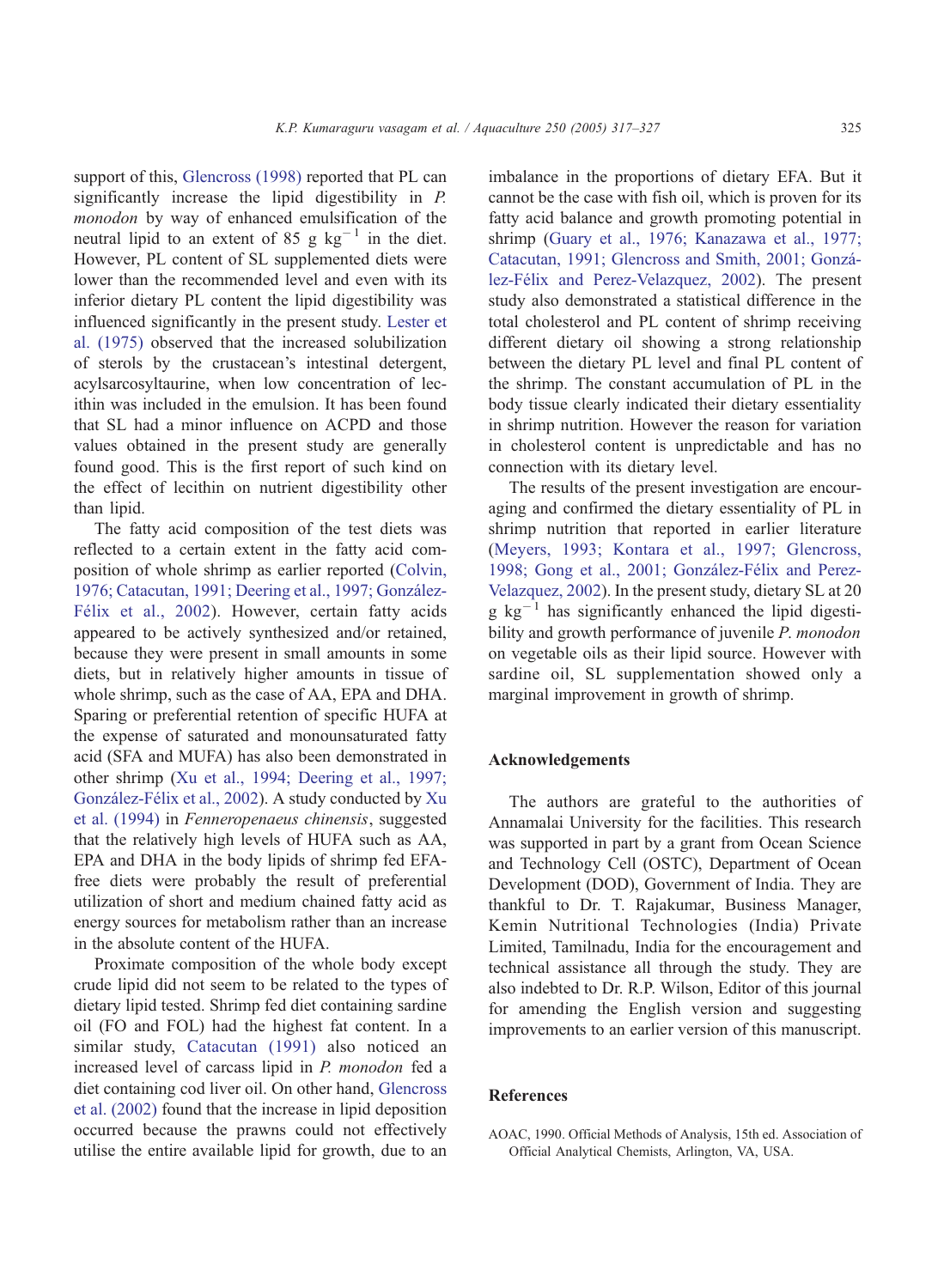- <span id="page-9-0"></span>Catacutan, M.R., 1991. Growth and fatty acid composition of Penaeus monodon juveniles fed various lipids. Isr. J. Aquac.- Bamidgeh 43, 47 – 56.
- Colvin, P.M., 1976. The effect of selected seed oils on the fatty acid composition of Penaeus indicus. Aquaculture 8, 81-89.
- Coutteau, P., Camara, M.R., Sorgeloos, P., 1996. The effect of different levels and sources of dietary phosphatidylcholine on the growth, survival, stress resistance, and fatty acid composition of postlarval Penaeus vannamei. Aquaculture 147, 261 – 273.
- D'Abramo, L.R., Sheen, S.S., 1993. Polyunsaturated fatty acid nutrition in juvenile freshwater prawn Macrobrachium rosenbergii. Aquaculture 115, 63-86.
- Deering, M.J., Fielder, D.R., Hewitt, D.R., 1997. Growth and fatty acid composition of juvenile leader prawns, Penaeus monodon, fed different lipids. Aquaculture 151, 131 – 141.
- Duncan, D.B., 1955. Multiple range and multiple F-tests. Biometrics 11, 1-42.
- Folch, J., Lees, M., Sloane-Stanley, G.H., 1957. A simple method for the isolation and purification of total lipids from animal tissues. J. Biol. Chem. 226, 497 – 509.
- Furukawa, H., Tsukahara, H., 1966. On the acid digestion method for the determination of chromic oxide as an index substance in the study of digestibility of fish fed. Bull. Jpn. Soc. Sci. Fish. 32,  $502 - 508$
- Glencross, B.D., 1998. Effect of dietary phospholipids on digestion of neutral lipid by prawn Penaeus monodon. J. World Aquacult. Soc. 29, 365-369.
- Glencross, B.D., Smith, D.M., 2001. Optimising the essential fatty acids, eicosapentaenoic and docosahexaenoic acids in the diet of the prawn, Penaeus monodon. Aquacult. Nutr. 7, 59-69.
- Glencross, B.D., Smith, D.M., Thomas, M.R., Williams, K.C., 2002. Optimising the essential fatty acids in the diet for weight gain of the prawn, Penaeus monodon. Aquaculture 204, 85 – 99.
- Gong, H., Lawrence, A.L., Gatlin, D.M., Jiang, D.H., Zhang, F., 2001. Comparison of different types and levels of commercial soybean lecithin supplemented in semipurified diets for juvenile Litopenaeus vannamei Boone. Aquacul. Nutr. 7, 11-17.
- González-Félix, M.L., Perez-Velazquez, M., 2002. Current status of lipid nutrition of Pacific white shrimp Litopenaeus vannamei. In: Cruz-Surez, L.E., Ricque-Marie, D., Tapia-Salazar, M., Gaxiola-Corte's, M.G., Simoes, N. (Eds.), Advances on Nutricion Acuicola VI. Memorias del VI Simposium International de Nutriocion Acuicola, Cancun, Quitana Roo, Mexico.
- González-Félix, M.L., Lawrence, A.L., Gatlin, D.M., Perez-Velazquez, M., 2002. Growth, survival and fatty acid composition of juvenile Litopenaeus vannamei fed different oils in the presence and absence of phospholipids. Aquaculture 205, 325 – 343.
- Guary, J.V., Kayama, M., Murakami, Y., Ceccaldi, H.J., 1976. The effect of a fat-free diet and compounded diets supplemented with various oils on moults, growth and fatty acid composition of prawn Penaeus japonicus. Aquaculture 7,  $245 - 254.$
- Hoffman, L.C., Prinsloo, J.F., 1995. The influence of different dietary lipids on the growth and body composition of the African sharptooth catfish, Clarias gariepinus (Burchell). S. Afr. J. Sci. 91, 315 – 320.
- IFOMA, 2000. International fishmeal and fish oil manufacturers association. Predicted use of fishmeal and fish oil in aquaculture—revised estimate, IFOMA Update, vol. 98. St. Albans, UK.
- Kanazawa, A., 1993. Essential phospholipids of fish and crustaceans. In: Kaushik, S.J., Luquet, P. (Eds.), Fish Nutr.- Pract., 24–27 June, Biarritz, France. Les Colloques, vol. 61. INRA, Paris, pp. 519 – 530.
- Kanazawa, A., Tokiwa, S., Kayama, M., Hirata, M., 1977. Essential fatty acids in the diet of prawn: I. Effects of linoleic and linolenic acids on growth. Bull. Jpn. Soc. Sci. Fish. 43, 1111 – 1114.
- Kanazawa, A., Teshima, A.S., Tokiwa, S., Endo, M., Abdel Razek, F.A., 1979. Effects of short-necked clam phospholipids on the growth of prawn. Bull. Jpn. Soc. Sci. Fish. 45, 1151 – 1153.
- Kanazawa, A., Teshima, S., Sakamsto, M., 1985. Effects of dietary lipids, fatty acids and phospholipids on growth and survival of prawn (Penaeus japonicus) larvae. Aquaculture 50, 39 – 49.
- Kontara, E.K.M., Coutteau, P., Sorgeloos, P., 1997. Effect of dietary pohospholipid on requirements for and incorporation of n-3 highly unsaturated fatty acids in postlarval Penaeus japonicus Bate. Aquaculture 158, 305 – 320.
- Lester, R., Carey, M.C., Little, J.M., Dowd, S.R., 1975. Crustacean intestinal detergent promotes sterol solubilisation. Science 189, 1098 – 1100.
- Lim, C., Ako, H., Brown, C.L., Hahn, K., 1997. Growth response and fatty acid composition of juvenile Penaeus vannamei fed different sources of dietary lipid. Aquaculture 151, 143–153.
- Merican, Z.O., Shim, K.F., 1996. Qualitative requirements of essential fatty acids for juvenile Penaeus monodon. Aquaculture  $147, 275 - 291$
- Meyers, S.P., 1993. Soy lecithin and phospholipids in aquatic diets. In: Lim, C.E., Sessa, D.J. (Eds.), Nutrition and Utilization Technology in Aquaculture. AOCS press, Champaign, Illinosis, pp. 105 – 113.
- New, M.B., Wijkstrom, U.N., 2002. Use of fishmeal and fish oil in aquafeeds: further thoughts on the fishmeal trap. FAO Fish. Circ., vol. 975. FAO, Rome, Italy.
- Ng, W.K., Tee, M.C., Boey, P.L., 2000. Evaluation of crude palm oil and refined palm oil as dietary lipids in pelleted feeds for a tropical bagrid catfish, Mystus nemurus (Cuvier and Valenciennes). Aquac. Res. 31, 337 – 347.
- Ng, W.K., Lim, P.K., Boey, P.L., 2003. Dietary lipid and palm oil source affects growth, fatty acid composition and muscle  $\alpha$ tocopherol concentration of African catfish, Clarias gariepinus. Aquaculture 215, 229 – 243.
- Pascual, F.P., 1986. Effect of supplemental lecithin and lipid sources on the growth and survival of Penaeus monodon juveniles. In: Maclean, J.L., Dizon, L.B. (Eds.), Proceedings of the First Asian Fisheries Forum. Asian Fisheries Society, Philippines, pp.  $615 - 618$ .
- Rouser, L., 1970. Estimation of phospholipids by phosphorus assay. Lipids 5, 494 – 496.
- Smith, D.M., Tabrett, S.J., 2004. Accurate measurement of in vivo digestibility of shrimp feeds. Aquaculture 232, 563 – 580.
- Strickland, J.D.H., Parsons, T.R., 1972. Practical handbook of seawater analysis. Bull. Fish. Res. Board Can., 167-311.